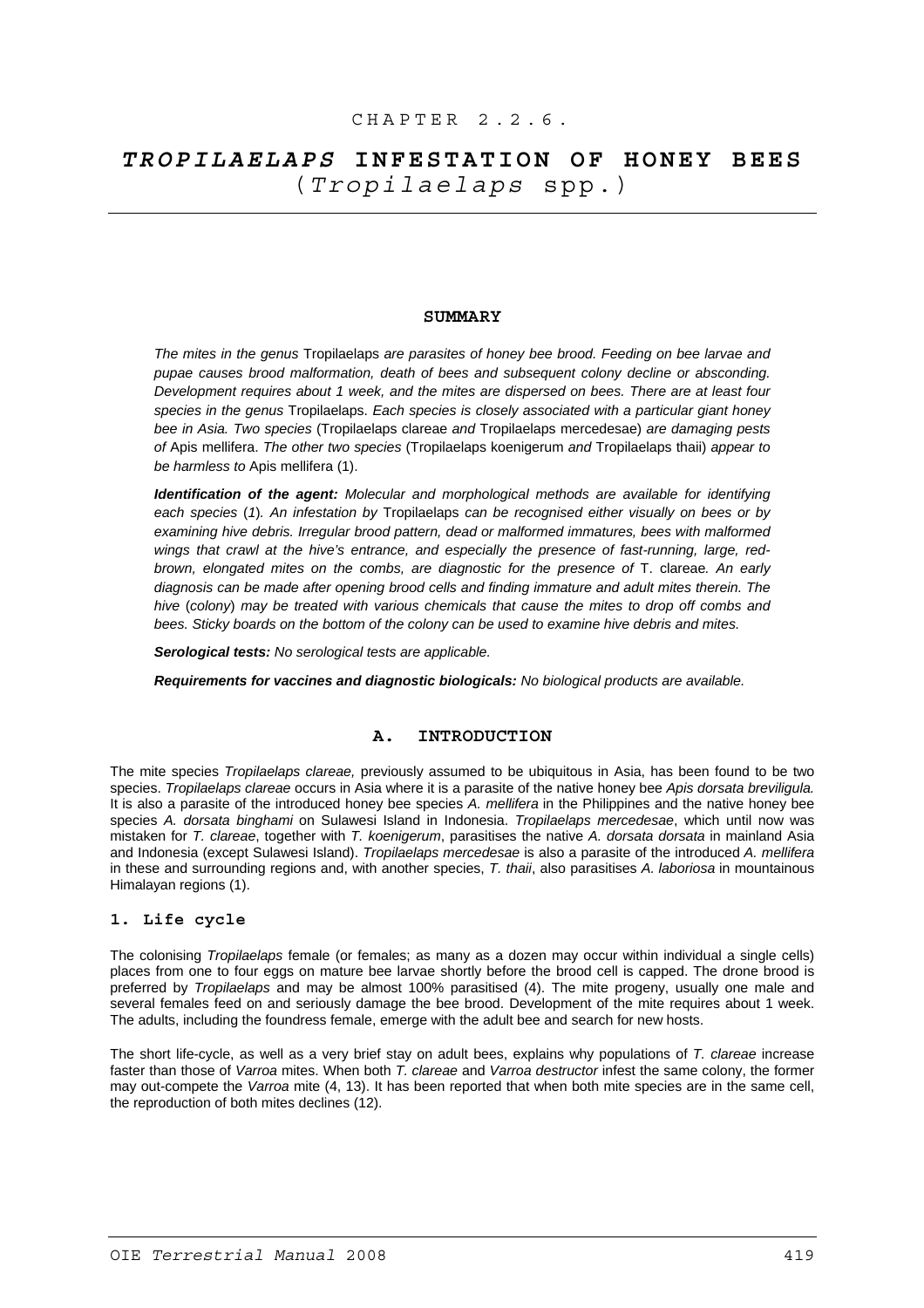Phoretic survival on bees is quite short (only 1–2 days) because *Tropilaelaps* cannot pierce the integument of adult bees. The phoretic time for *Tropilaelaps* spp. is important in understanding the life cycle, and recent research suggests the period can be as long as 5–10 days (15, 16). Gravid female mites will die within 2 days unless they deposit their eggs (17).

Infestation by *Tropilaelaps* causes the death of many bee larvae (up to 50%), resulting in an irregular brood pattern and of which the cadavers that may partially protrude from the cells. Many malformed bees occur, with distorted abdomens, stubby wings and deformed or missing legs. Some of the affected bees crawl at the hive's entrance (2). In addition, perforated cappings are seen, the result of sanitation activities by the worker bees, which evict the infested bee pupae or young adults. Some infested colonies abscond, carrying the mites to a new location.

# **B. DIAGNOSTIC TECHNIQUES**

## **1. Identification of the agent**

The first sign of an infestation by *Tropilaelaps* species is often the occurrence of large, red-brown, elongated mites on the combs or on adult bees (Figs 1 and 2). *Tropilaelaps clareae* (<1 mm in length), and *T. mercedesae* (< 9 mm in length) differ in body size but otherwise are alike. *Tropilaelaps koenigerum* is slightly smaller, only about 0.7 mm in length (5). The females also differ in the structure of their ventral anal plate and subapical tooth of the chelicerae (1). *Tropilaelaps* can easily be recognised and separated from the *Varroa* mite using a ×10 magnifying glass. The body of the *Varroa* mite is wider than it is long and it moves slowly, whereas the body of *Tropilaelaps* is elongated, with a heavily sclerotised holoventral or similar shield (Fig. 3), and it is a fast-running mite.



Fig. 1. Tropilaelaps clarea. Photo by J. Waddell.



*Fig. 2. Tropilaelaps* on *Apis dorsata* larvae. Photo by D. Anderson.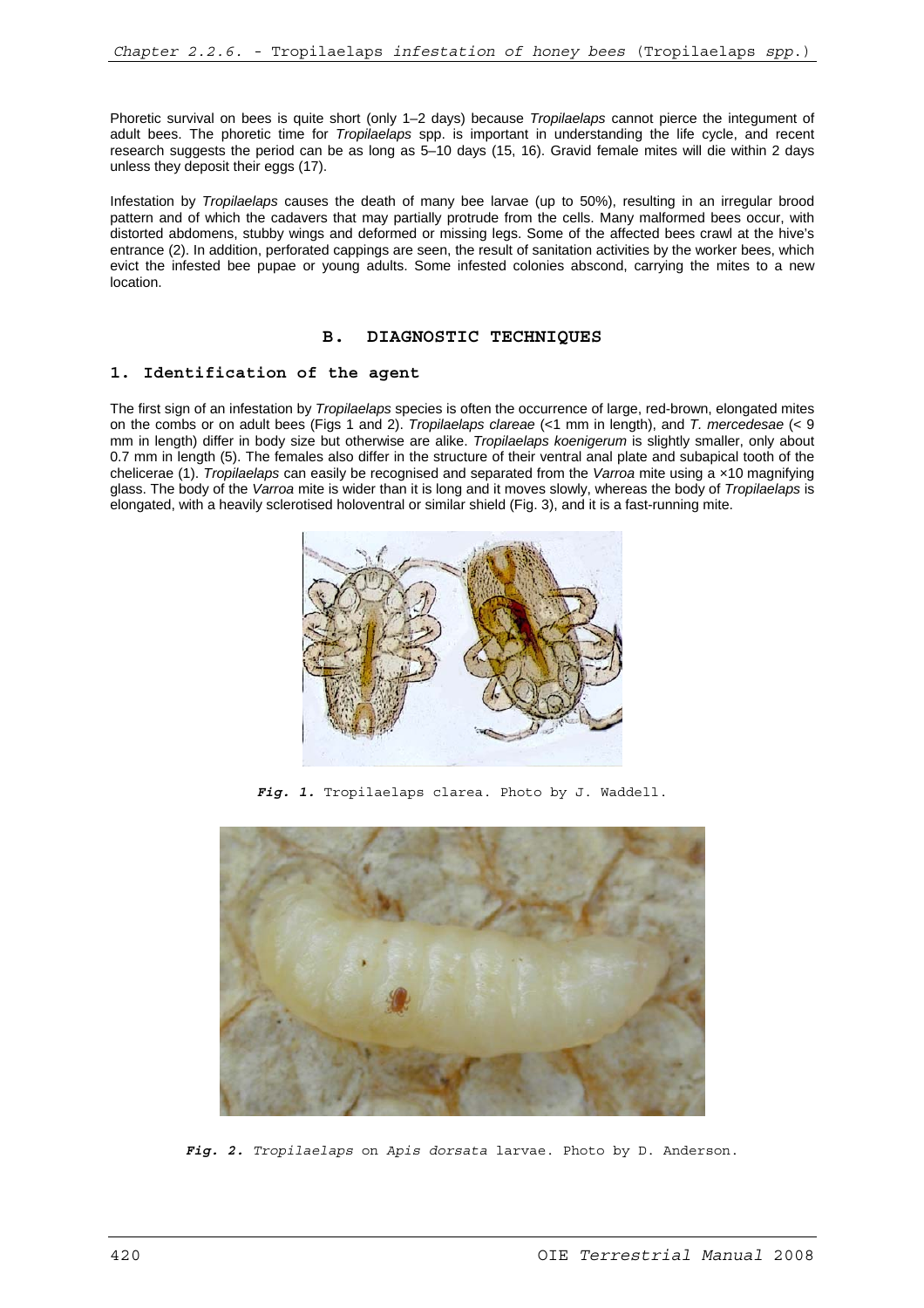

*Fig. 3. Tropilaelaps* offspring on *Apis mellifera* pupae. Photo by W. Ritter.

## **a) Mite collection**

Methods to collect mites include an ether or sugar roll (13). Collect approximately 100–200 bees in a widemouthed jar with lid. Scrape the bees into the jar or use a modified vacuum to suck them in. Knock the bees to the bottom of the jar with a sharp blow; there should be about a 1–2 inch (2.54–5.08 cm) layer of bees on the bottom. Remove the lid and spray a 2-second burst with ether starter fluid. Alternatively, use enough 70% alcohol or soapy water to cover the bees; or add around 25 g (1 oz) powdered sugar (or flour). If using ether replace the lid and agitate or roll the jar for about 10 seconds; mites should stick to walls. If using soap or alcohol, agitate and then strain out the bees with a coarse hardware cloth or mesh strainer; mites will be in the liquid. If using sugar or other powder, put screening material (such as hardware cloth) on top of the jar and shake the mites on to white paper to count; repeat every 2 minutes. For a more accurate count, finish with an alcohol or soapy water wash to collect all the mites.

## **b) Colony and brood examination**

When monitoring honey bee colonies for the presence of *Tropilaelaps* (or *Varroa*), an examination of both drone and worker brood may provide an early indication of infestation. Mites can be observed inside capped bee brood by using a honey scratcher (with fork-like tines) to pull up capped pupae. The mites are clearly visible. The younger mite stages are whitish and may be almost motionless while feeding on their hosts' bodies, as their mouthparts and front legs are fixed to the cuticle of the bee host (13). The extent of parasitisation can be estimated by opening a predetermined number of brood cells; infestation rates are then calculated as per cent of capped brood containing live mites (3).

### **c) Sticky board examination**

A precise diagnosis can be made using a sticky board covered with a mesh, such as fly screen, that prevents the bees from removing the dislodged mites. The mesh must be large enough for mites to pass through. Make a sticky board with poster board, cardboard or other white, stiff paper coated with Vaseline or other sticky substance (8, 10, 14), or use a sheet of sticky shelf paper. Cut the paper to fit the bottom board of a hive. Cut a piece of hardware cloth or screen to fit on top of the sticky board. To keep the bees from cleaning off the board, fold under the outside edges of the screen to raise it off the board, and staple or tape in place. Leave the board in the colony for up to 3 days, collecting and examining the debris for mites. For faster mite diagnosis, smoke each colony adding 25 g (1 oz) pipe tobacco in the smoker. Puff the bees 6– 10 times, close up the hive for 10–20 minutes. Pull out the sticky board after 10 minutes and count the mites. Acaricides are sometimes used to knock mites off bees and will appear on the sticky boards.

## **2. Serological tests**

No serological tests are available for diagnosis.

### **3. Treatment**

In countries with infestations of *Tropilaelaps* spp., fluvalinate in slow-release formulations controls *Tropilaelaps* (9, 11), as do monthly dustings with sulphur (2) and treatments with formic acid (6). The inability of this mite to feed on adult bees, or to survive outside sealed brood for more than a few days, such as caging the queen for a few weeks, is being used as a non-chemical control method (17, 18).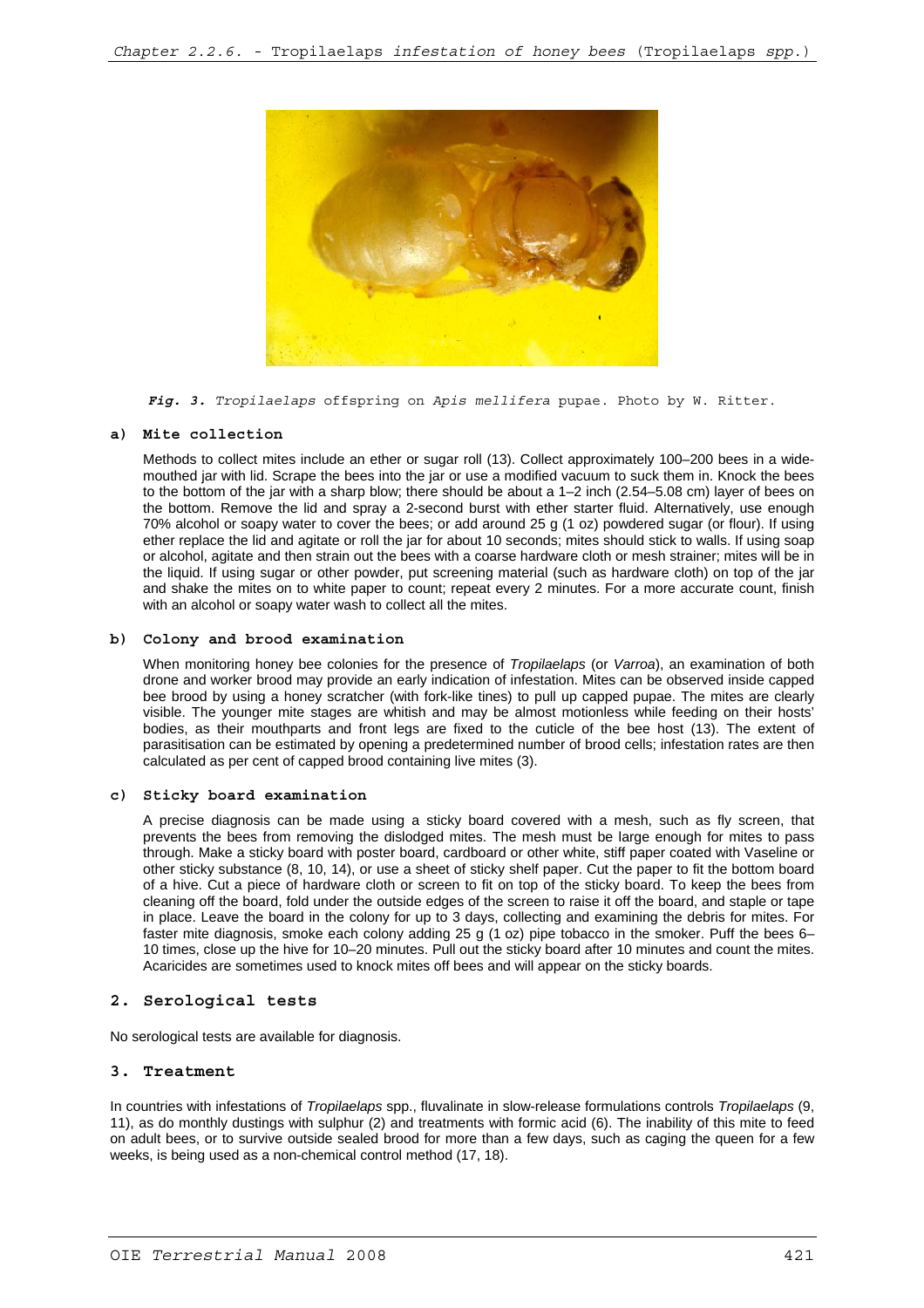Many of the same acaricides used for *Varroa* will kill *Tropilaelaps*. Strips of plastic-impregnated fluvalinate (Apistan™) will kill mites. Alternatively, tobacco smoke in the smoker will cause mites to drop off bees. Strips of filter paper, available in some countries are prepared by soaking in an aqueous solution of 15% potassium nitrate to which two drops of amitraz (usually 12.5%) are added (9). After the paper dries, the strip is ignited and inserted into the hive. The smoke causes many mites to drop off. Another method is to use plates or pads soaked with 20 ml of 65% formic acid (very caustic and will burn hands and face). The pads are placed in the colonies, near the top (7).

# **C. REQUIREMENTS FOR VACCINES AND DIAGNOSTIC BIOLOGICALS**

There are no biological products available.

### **REFERENCES**

- 1. ANDERSON D.L. & MORGAN M.J. (2007). Genetic and morphological variation of bee-parasitic *Tropilaelaps* mites (Acari: Laelapidae): new and re-defined species. *Exp. Appl. Acarol.*, **43**, 1–24.
- 2. ATWAL A.S. & GOYAL N.P. (1971). Infestations of honeybee colonies with *Tropilaelaps*, and its control*. J. Apic. Res*., **10**, 137–142.
- 3. BURGETT D.M. & KITPRASERT C. (1990). Evaluation of Apistan™ as a control for *Tropilaelaps clareae* (Acari: Laelapidae), an Asian honey bee brood mite parasite. *Am. Bee J*., **130**, 51–53.
- 4. BURGETT M., AKRATANAKUL P. & MORSE R.A. (1983). *Tropilaelaps clareae*: a parasite of honeybees in southeast Asia. *Bee World*, **64**, 25–28.
- 5. DELFINADO-BAKER M. & BAKER E.W. (1982). A new species of *Tropilaelaps* parasitic on honey bees. *Am. Bee J*., **122**, 416–417.
- 6. GARG R., SHARMA O.P. & DOGRA G.S. (1984). Formic acid: an effective acaricide against *Tropilaelaps clareae* Delfinado & Baker (Laelapidae: Acarina) and its effect on the brood and longevity of honey bees. *Am. Bee J.,* **124**, 736–738.
- 7. HOPPE H., RITTER W. & STEPHEN E. (1989). The control of parasitic bee mites: *Varroa jacobsoni* and *Tropilaelaps clareae* with formic acid*. Am. Bee J*., **129**, 739–742.
- 8. KOENIGER G., KOENIGER N., ANDERSON D.L., LEKPRAYOON C. & TINGEK S. (2002). Mites from debris and sealed brood cells of *Apis dorsata* colonies in Sabah, (Borneo) Malaysia, including a new haplotype of *Varroa jacobsoni*. *Apidologie,* **33**, 15–24.
- 9. LUBINEVSKI Y., STERN Y., SLABEZKI Y., LENSKI Y. ,BEN YOSSEF H. & GERSON U. (1988). Control of *Varroa jacobsoni* and *Tropilaelaps clareae* mites using Mavrik under subtropical and tropical climates. *Am. Bee J.,* **128**, 48–52.
- 10. OSTIGUY N. & SAMMATARO D. (2000). A simplified technique for counting *Varroa* sticky boards. *Apidologie,* **31**, 707–716.
- 11. PONGTHEP A. (1990). Bee Mites. FAO Agricultural Services Bulletin 68/4. Food and Agriculture Organization of the United Nations, Rome, Italy.
- 12. RATH W., BOECKING O. & DRESCHER W. (1995). The phenomena of simultaneous infestation of *Apis meliferea* in Asia with the parasitic mites *Varroa jacobsoni* OUD, and *Tropilaelaps clareae* Delfinado and Barker. *Am. Bee J*., **135**, 125–127.
- 13. RITTER W. & SCHNEIDER-RITTER U. (1988). Differences in biology and means of controlling *Varroa jacobsoni* and *Tropilaelaps clareae*, two novel parasitic mites of *Apis mellifera*. *In:* Africanized Honey Bees and Bee Mites, Needham G.R., Page R.E. Jr., Delfinado-Baker M.& Bowman C.E., eds. Ellis Horwood, Chichester, UK, 387–395.
- 14. SAMMATARO D., GERSON U. & NEEDHAM G.R. (2000). Parasitic mites of honey bees: life history, implication s and impact. *Ann. Rev. Entomol*., **45**, 519–548.